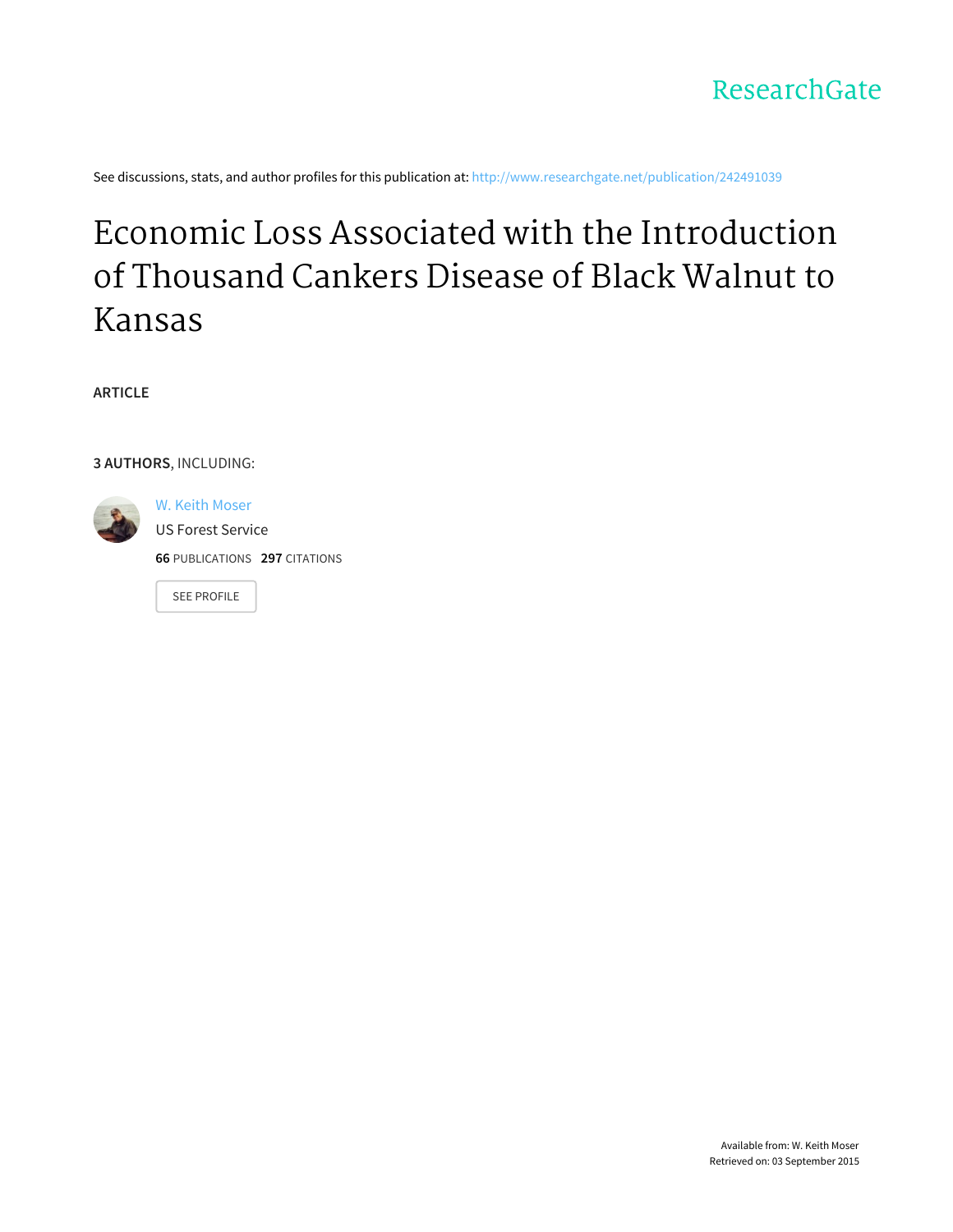

# **Economic Loss Associated with the Introduction of Thousand Cankers Disease of Black Walnut to Kansas**



March 18, 2010

**Tom Treiman,** Natural Resource Economist, Missouri Department of Conservation **Bob Atchison,** Rural Forestry Coordinator, Kansas Forest Service, KSU **Tim McDonnell,** Community Forestry Coordinator, Kansas Forest Service, KSU **Charles Barden,** Extension Forester, KSU **W. Keith Moser**, Research Forester, USDA FS, NRS, Forest Inventory & Analysis

## *Background*

Since the 1990's black walnut has been dying along the front range of Colorado and in several other western states. The deaths are caused by a walnut twig beetle (*Pityophthorus juglandis*) that carries a fungus (the proposed scientific name is *Geosmithia morbida*) which is spread as the beetles tunnel through tree tissue. Beetles can reach very high populations and numerous cankers can develop. Instead of one large girdling canker, tree decline and death appears to result from the high number of cankers (hence the name Thousand Cankers Disease, TCD). Initial symptoms involve yellowing and thinning of the upper crown, which progresses to include death of progressively larger branches. During the final stages large areas of foliage may rapidly wilt.

The disease complex has been discovered as close to Kansas as Rocky Ford, Colorado. The introduction of TCD into Kansas could have disastrous affects economically and environmentally to the state and the rest of the nation since Kansas represents the westernmost native range of black walnut. Some experts believe that TCD has the potential to decimate black walnut in the same way Dutch elm disease, emerald ash borer and chestnut blight have destroyed their respective hosts. In preparation for such a potentially devastating attack it is necessary to estimate potential economic losses to support policies and quarantines to slow and hopefully prevent the introduction of TCD to Kansas and the native range of black walnut.

# *Control*

Controls for TCD have not yet been identified and their development will require better understanding of the biology of the walnut twig beetle and the fungus. Because of the extended period when adult beetles are active, insecticide spray applications will likely have limited effectiveness. Furthermore, colonization of the bark and cambium by the fungus may continue even if adult beetles or larvae are killed by the insecticide. Colonization will likely limit the ability of systemic insecticides to control transmission of the fungus to new hosts before substantial infection occurs. Rapid detection and removal of infected trees currently remains the primary means of managing TCD. Stopping or slowing its spread from infested areas relies on quarantines of wood products and public education.



Geosmithia canker on black walnut twig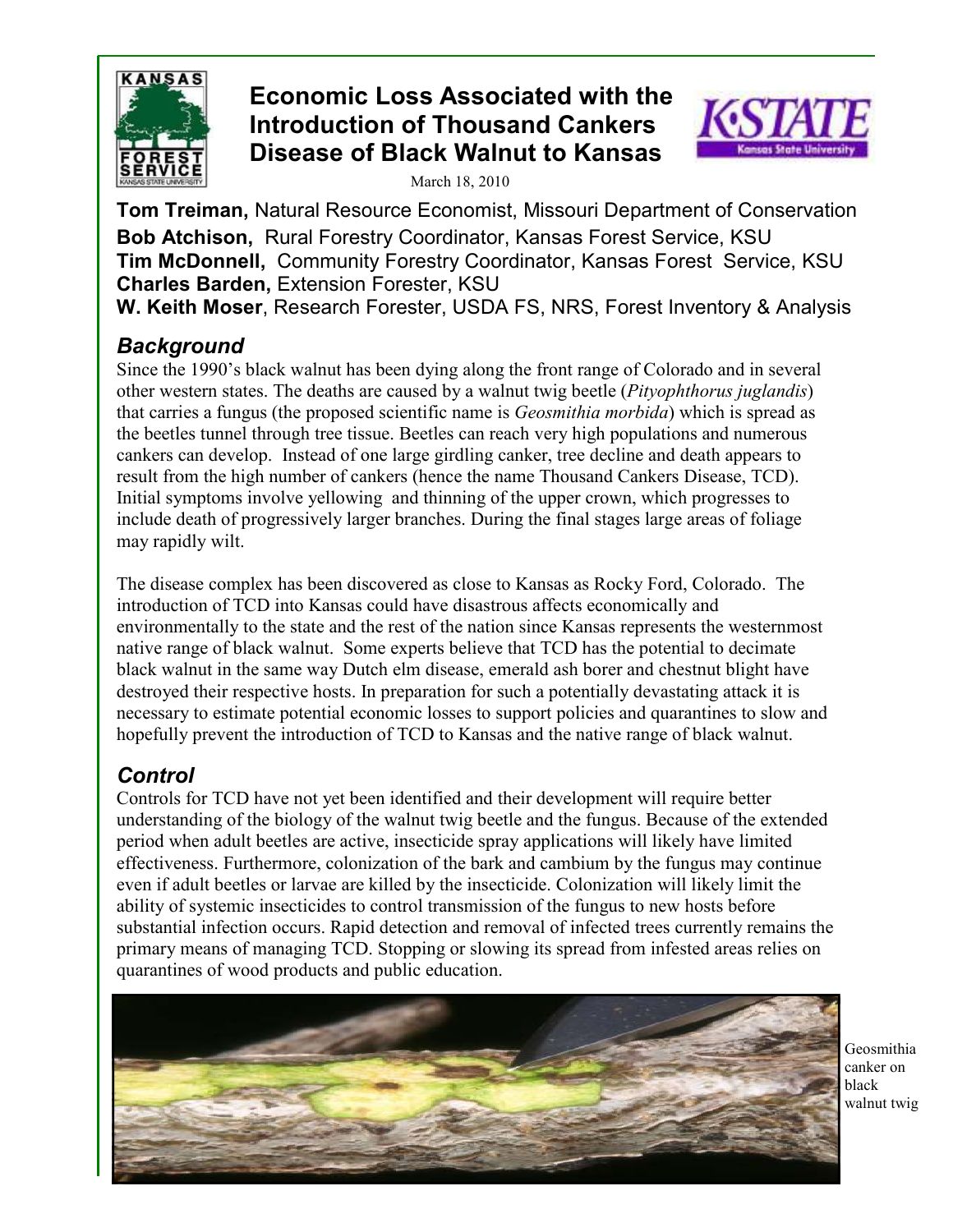## *Economic Impacts*

Using existing data from Forest Inventory and Analysis plots, Timber Product Output surveys, Missouri Timber Price Trend reports and the most recent street tree inventories, we can estimate the potential economic impact of TCD in Kansas. The economic impacts of TCD would occur in three areas, 1) loss to the wood products industry as trees die, 2) loss to the nut industry, and 3) the loss to communities as street trees die.

The annual impact to the wood products industry includes foregone payments to landowners and loggers, and the lost value added at the sawmill. In addition, these losses will lead to further effects throughout the economy, as landowners, loggers and mill operators have that much less to spend on other items. (This "indirect" effect was calculated using IMPLAN(1) software, data and models.) These are annual losses that the Kansas economy would forgo every year into the future. In addition to the annual losses shown below, the IMPLAN model estimates that 46 jobs would be lost.

| <b>Statewide Wood Products Loss</b> |             |                                   |  |  |  |  |  |
|-------------------------------------|-------------|-----------------------------------|--|--|--|--|--|
| Volume                              | 3,603,000   | board feet (sawlogs) <sub>2</sub> |  |  |  |  |  |
| <b>Landowners</b>                   | \$2,432,025 | \$0.68/board feet (sawlogs)       |  |  |  |  |  |
| <b>Loggers</b>                      | \$2,161,800 | \$0.60/board feet (sawlogs)4      |  |  |  |  |  |
| <b>Mills</b>                        | \$1,441,200 | \$0.40/board feet (sawlogs)4      |  |  |  |  |  |
| <b>Total Direct Impact</b>          | \$6,035,025 |                                   |  |  |  |  |  |
| <b>Indirect Impact</b>              | \$3,690,000 |                                   |  |  |  |  |  |
| <b>Total</b>                        | \$9,725,025 | annual value                      |  |  |  |  |  |

The annual impact to the nut industry includes foregone payments to nut gatherers, and the lost value added at the processor. Again, these losses will lead to further effects throughout the economy and are annual losses that the Kansas economy would forgo every year into the future. In addition to the annual losses shown below, the model estimates that 4 jobs would be lost in the nut industry and the other sectors it affects.

| <b>Statewide Nut Production Loss</b>        |           |                    |  |  |  |
|---------------------------------------------|-----------|--------------------|--|--|--|
|                                             | Low       | $\mathbf{High}(5)$ |  |  |  |
| $Harvester$ <sup>(6)</sup>                  | \$430,000 | \$650,000          |  |  |  |
| Avg. Direct Impact                          | \$540,000 |                    |  |  |  |
| Indirect Impact <sup><math>(7)</math></sup> | \$175,000 |                    |  |  |  |
| <b>Total</b>                                | \$605,000 |                    |  |  |  |

<sup>1</sup> Minnesota IMPLAN Group uses classic input-output analysis in combination with regional specific social accounting matrices and multiplier models.

<sup>2</sup> Harvest volumes from Kansas 2003 Timber Products Output survey (Reading et al., 2007).

<sup>3</sup> Timber prices from Missouri Timber Price Trends (Tuttle and Trieman, 2009).

<sup>4</sup> Personal communication with authors (Kansas Forest Service, KSU, 2010).

<sup>5</sup> Annual black walnut nut yields vary significantly producing good crops every 2 to 5 years.

<sup>6</sup> Personal communication with Hammons Products Company.

<sup>7</sup> Estimated using the IMPLAN model.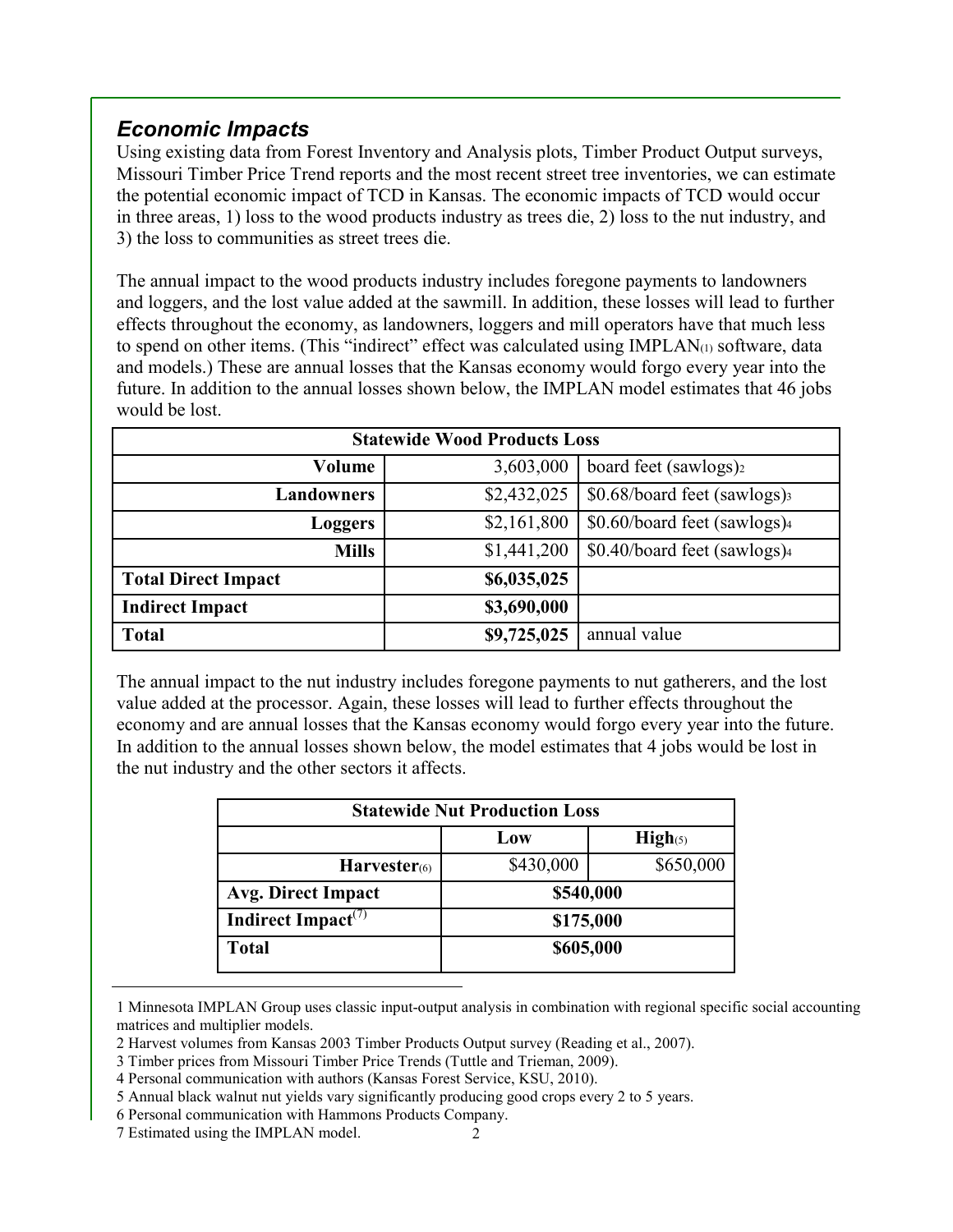Losses from affected street trees include the cost of removing the tree, its "landscape value" and the cost of replacing it. Landscape value is a catchall term that includes everything from a tree's aesthetic value to its impact on property values and cooling costs. Losses from affected street trees are not annual, but rather a one-time phenomena, although spread out over many years. These numbers only include public trees located along streets and in parks. They do not take into account walnut occurring in private residential and other urban areas.

| <b>Statewide Urban Street and Park Tree Loss</b> |              |                |  |  |  |
|--------------------------------------------------|--------------|----------------|--|--|--|
| Number of Black Walnut trees $(7)$               | 28,181       |                |  |  |  |
| <b>Removal Costs</b> (8)                         | \$7,045,250  | $$250$ /tree   |  |  |  |
| <b>Landscape Value</b> (9)                       | \$51,204,877 | $$1,817$ /tree |  |  |  |
| <b>Replacement Cost</b> $(10)$                   | \$7,045,250  | $$250$ /tree   |  |  |  |
| Total                                            | \$65,295,377 |                |  |  |  |

To determine total impact, annual industry losses are combined with "one-time" community losses. Little is known about the spread of TCD and it is impossible to estimate when it will arrive in Kansas. (Indeed, since TCD symptoms may be invisible for several years, TCD may already be in Kansas.) Assuming that TCD arrives next year and that the losses are spread out over 20 years, we can estimate losses by determining the net present value (NPV) of each years impact. NPV translates future dollars into today's dollars, using a discount rate. One way of thinking about NPV is to imagine paying for future losses by putting some money in the bank today. For example, putting \$100 in the bank today at a 4% interest rate could pay for a \$104 in damages next year.

| Year                     | <b>Wood Products</b><br>(future dollars) | <b>Nuts</b><br>(future dollars) | <b>Community</b><br><b>Trees</b><br>(future dollars) | <b>Total</b><br>(future dollars) | <b>NPV</b><br>$(2010$ dollars) |
|--------------------------|------------------------------------------|---------------------------------|------------------------------------------------------|----------------------------------|--------------------------------|
| 2010                     | \$486,251                                | \$30,250                        | \$3,264,769                                          | \$3,781,270                      | \$3,635,837                    |
| 2011                     | \$972,503                                | \$60,500                        | \$3,264,769                                          | \$4,297,771                      | \$3,973,531                    |
| 2012                     | \$1,458,754                              | \$90,750                        | \$3,264,769                                          | \$4,814,273                      | \$4,279,871                    |
| .                        |                                          | .                               |                                                      | .                                |                                |
| 2028                     | \$9,238,774                              | \$574,750                       | \$3,264,769                                          | \$13,078,293                     | \$6,207,512                    |
| 2029                     | \$9,725,025                              | \$605,000                       | \$3,264,769                                          | \$13,594,794                     | \$6,204,486                    |
| Total (during<br>spread) | \$102,112,762                            | \$6,352,500                     | \$65,295,377                                         | \$173,760,639                    | \$109,011,994                  |
| Years 2030 on<br>(total) | \$9,725,025                              | \$605,000                       | \$0                                                  | \$10,330,025                     | \$51,721,900                   |
| <b>Total</b>             |                                          |                                 |                                                      |                                  | \$160,733,894                  |

7 Kansas Community Forestry tree inventories, 192 communities, average # of street & park trees.

8 Average removal and stump grinding costs, communication with Kansas arboriculture industry.

<sup>9</sup> Estimated using Ornamental Tree and Shrub Evaluation, K-State Research & Extension, Gustaaf A. van der Hoeven, 1998. 10 Based on Kansas Nursery Industry average costs for 2" diameter planting stock.